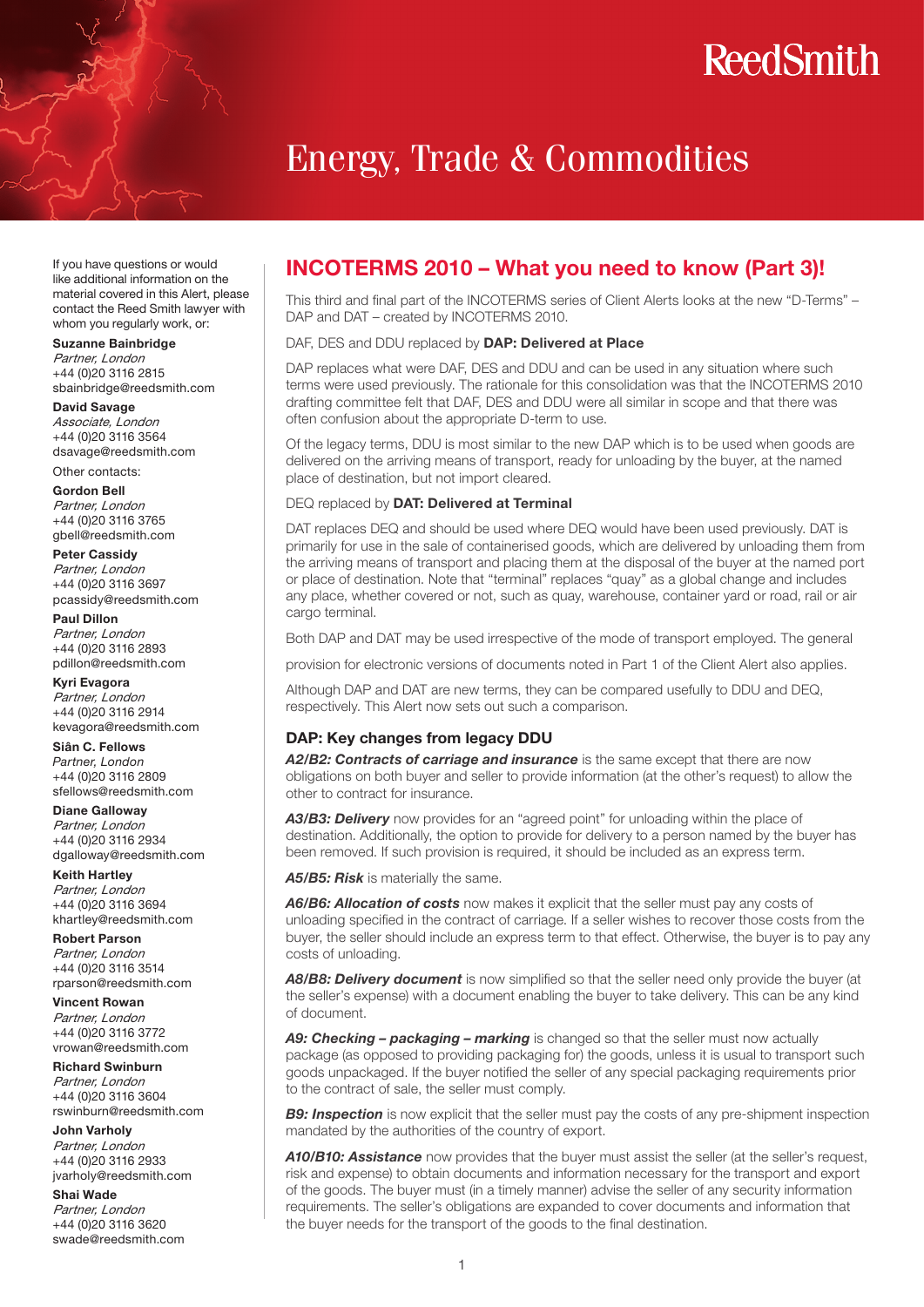# **ReedSmith**

## DAT – Key changes from legacy DEQ

*A2/B2: Contracts of carriage and insurance* is the same except that there are now obligations on both buyer and seller to provide information (at the other's request) to allow the other to contract for insurance.

*A3/B3: Delivery* makes explicit the obligation of the seller to unload as well as placing the goods at the disposal of the buyer.

A5/B5: Risk is now explicit that the risk is with the buyer if the buyer fails to obtain import authorisation.

*A6/B6: Allocation of costs* makes it explicit that the buyer is liable for the seller's additional costs if the buyer fails to obtain import authorisation. There is no longer a stipulation that the buyer is responsible for the costs of transportation of the goods from the time of delivery, though this is still implicit.

A8/B8: Delivery document is now simplified so that the seller need only provide the buyer (at the seller's expense) with a document enabling the buyer to take delivery. This can be any kind of document.

*A9: Checking – packaging – marking* is changed so that the seller must now actually package (as opposed to providing packaging for) the goods, unless it is usual to transport such goods unpackaged. If the buyer notified the seller of any special packaging requirements prior to the contract of sale, the seller must comply.

**B9: Inspection** is now explicit that the seller must pay the costs of any pre-shipment inspection mandated by the authorities of the country of export.

**A10/B10: Assistance** now provides that the buyer must assist the seller (at the seller's request, risk and expense) to obtain documents and information necessary for the transport and export of the goods. The buyer must (in a timely manner) advise the seller of any security information requirements. The seller's obligations are expanded to cover documents and information that the buyer needs for the transport of the goods to the final destination.

### **Conclusions**

In this series of INCOTERMS 2010 Client Alerts, we have:

- 1. Outlined the main changes to INCOTERMS 2010 and the rationale for such changes.
- 2. Considered the changes in the FOB and CIF obligations brought about by INCOTERMS 2010.
- 3. Dealt with the new "D-Terms" (DAP and DAT) and identified changes to the terms they replace.

As we stated in Part 1 of the Client Alert, traders should familiarise themselves with the new Terms and take time to consider what impact the new INCOTERMS 2010 may have on their standard form contracts. It would be sensible to implement any necessary changes now, ready for the new INCOTERMS coming into force on 1 January 2011. This should help to minimise disputes arising out of any inconsistencies between the old terms and the new terms as well as disputes about which terms apply.

Client Alert 10-273 December 2010 reedsmith.com